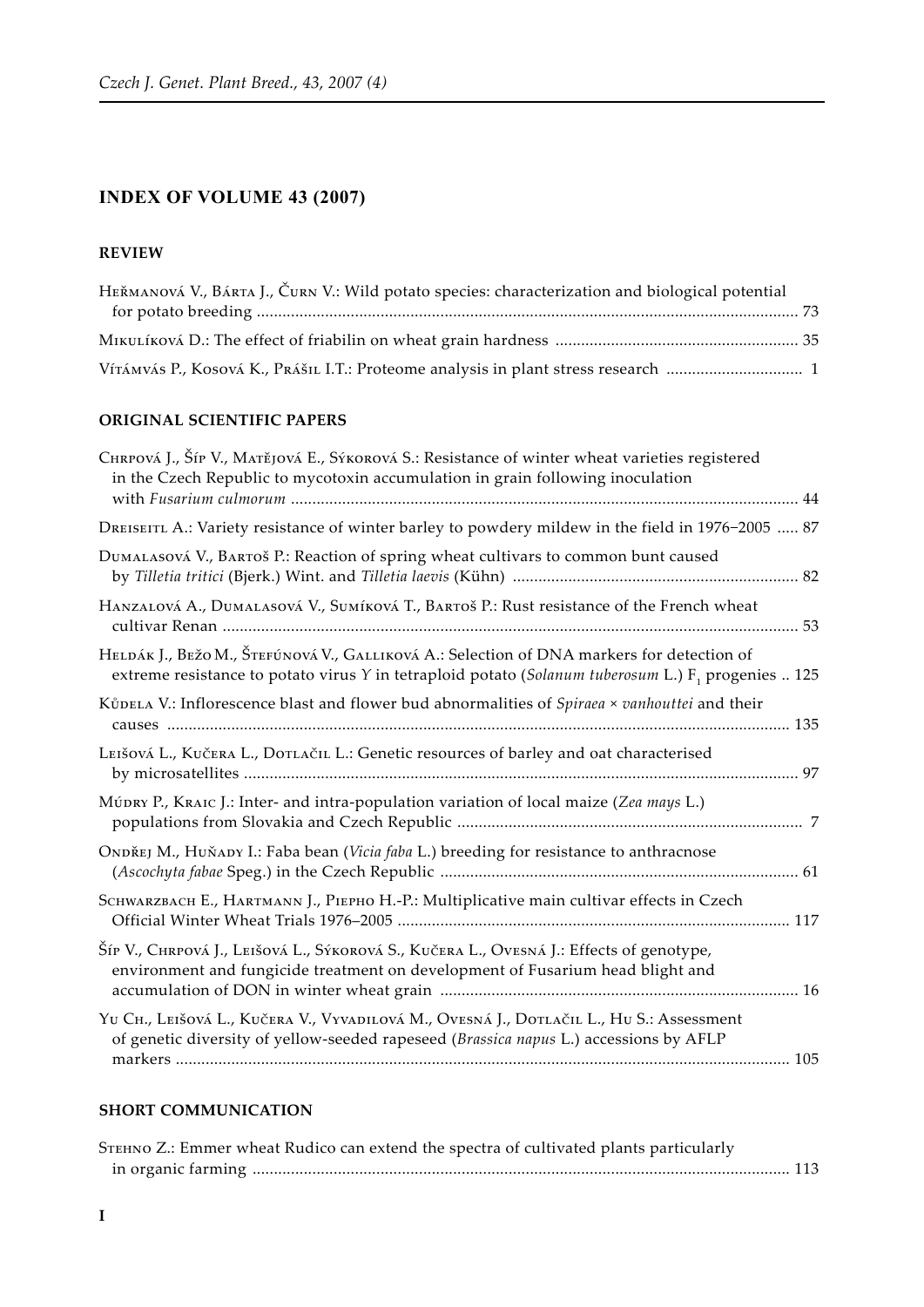| ŠAFAŘÍKOVÁ R.: List of field crop varieties registered in the Czech Republic in 2006  32 |
|------------------------------------------------------------------------------------------|
|                                                                                          |